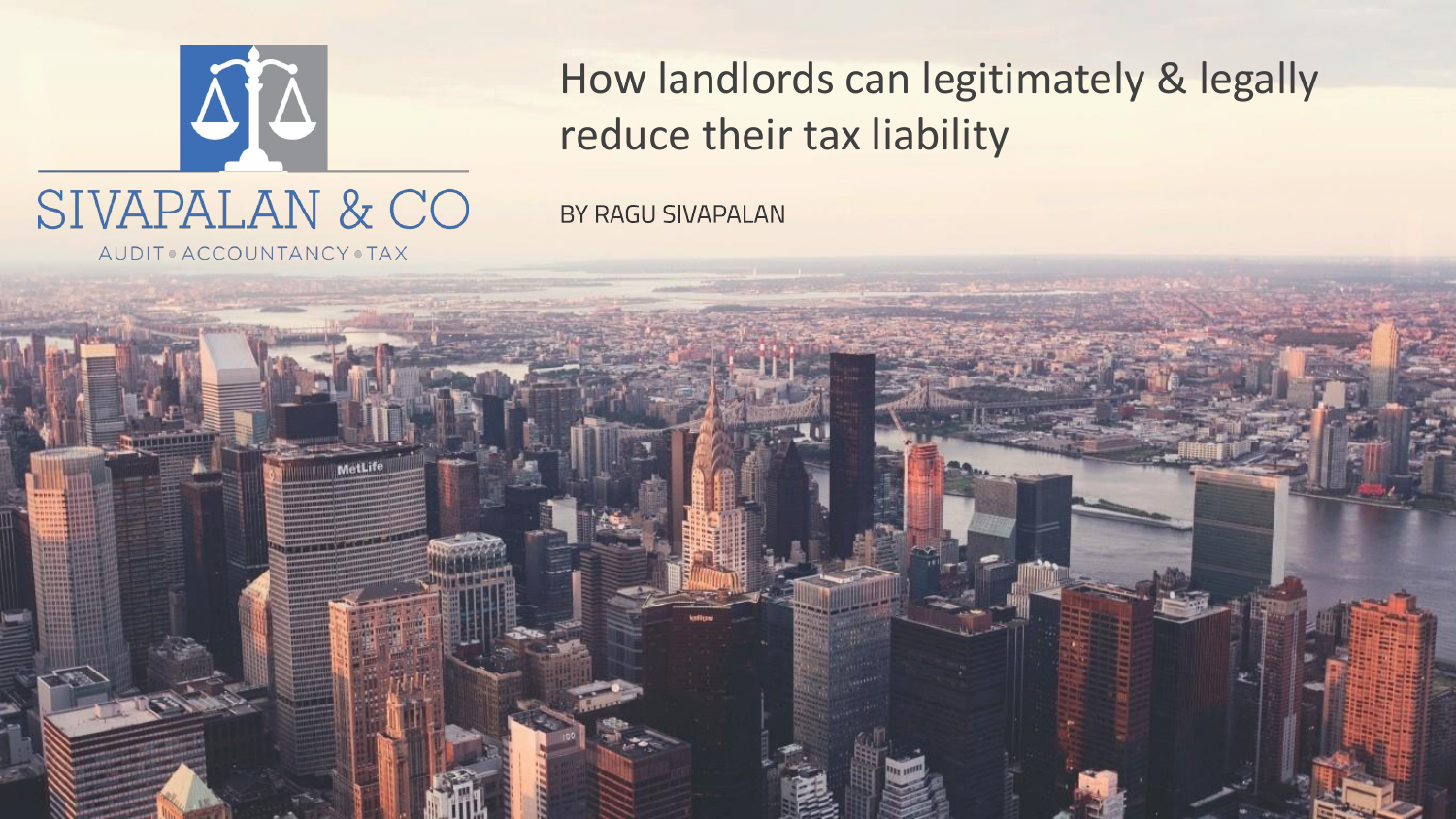## Background

Originally from Sri Lanka Mr. Siva Sivapalan founded Sivapalan & Co in Cardiff in 1992. Mr. Sivapalan holds a double maths BSc (Hons) degree, worked as a mathematics lecturer in one of Sri Lanka's oldest most respected universities and has served as a Tax Inspector to the central government before moving to the UK to set up Sivapalan & Co.

Mr. Siva Sivapalan quickly became recognised, trusted and established which led him to become President of ACCA, in 1997 South Wales. Serving a second term in office in 1999 and part of the Euro Taskforce Committee advising on the Euro.

2012 – Mr Ragu Sivpalan 1992- Sivapalan & Co quickly joined the practice to grow, grew and acquired larger modernise and showcase the offices in Cardiff. firms talents & capabilities. 1992 2010

2016- Sivapalan & Co acquired a Digital Accounting Practice and started using Xero and Sage Online.

PRESENT

1997 – Mr Sivapalan became President of ACCA Wales, serving a second term in 1999.

2013- Sivapalan & Co won the ACCA quality checked awards and shortly after granted ACCA Approved Employer status.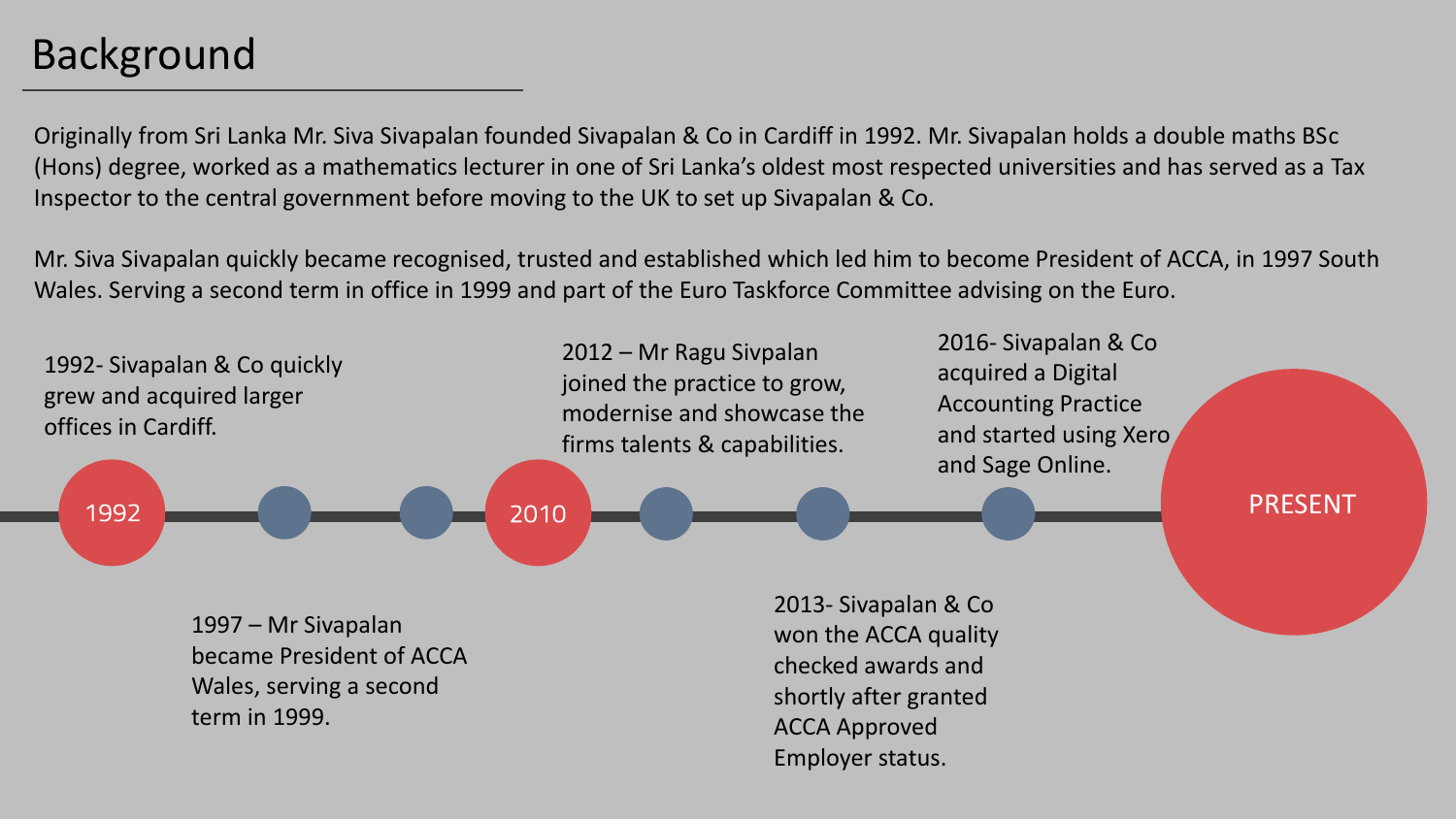#### Why choose Sivapalan & Co?



At Sivapalan & Co we are confident that we have the skills, experience and commitment to be your preferred choice of advisors. We go the extra mile to make sure we meet all your requirements.

## Why us?

- Sivapalan & Co are a leading independent accountancy firm in Wales providing accountancy and professional advisory services to individuals and business for over 22 years.

- Our pro-active team will offer efficient and constructive recommendations.

- We deliver a full range of accounting and advisory services to our clients, we're not just accountants!

- Our success and growth results are completely from word of mouth recommendation, no marketing!

"We're not just accountants!"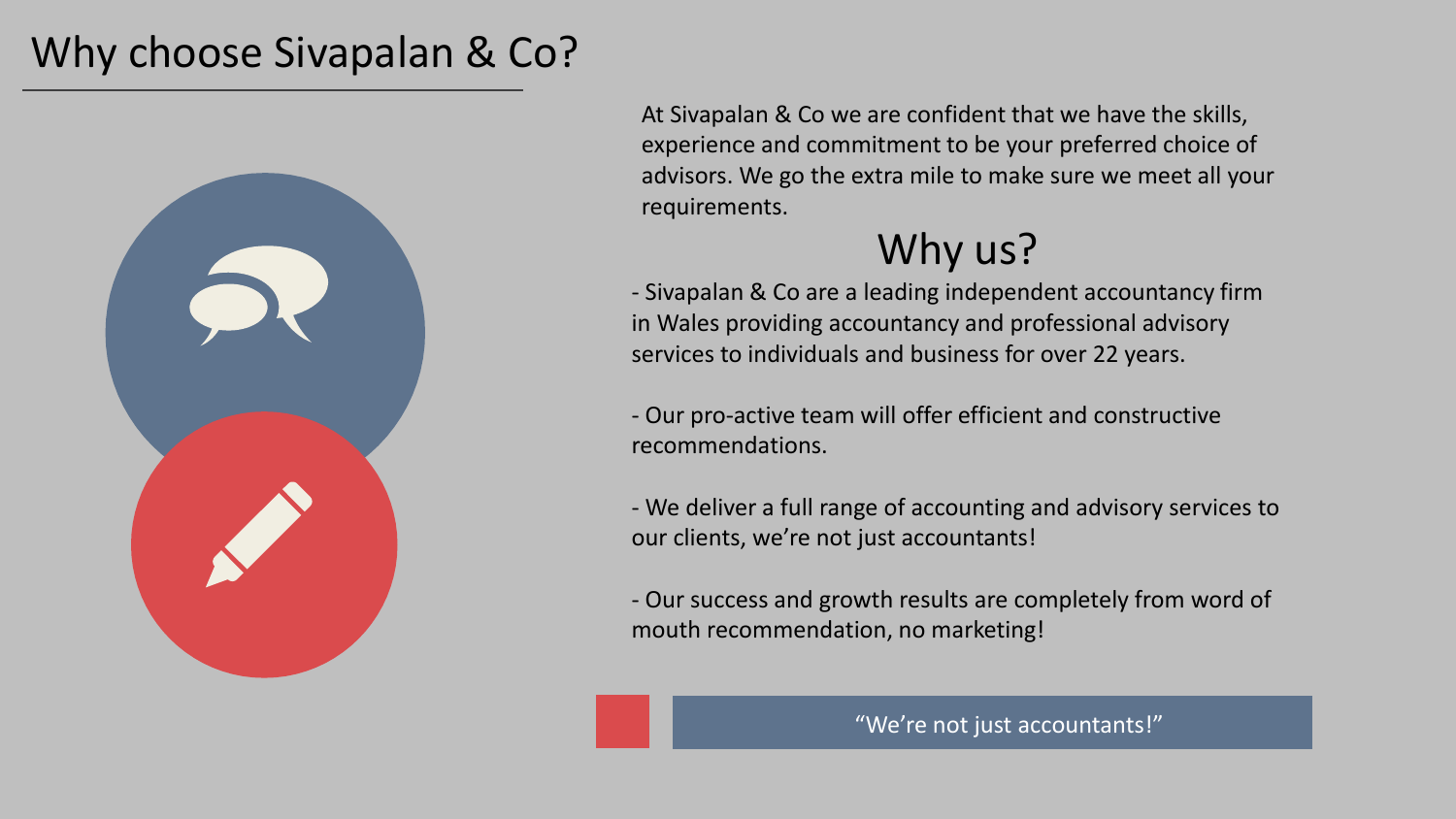# Property Tax

We have seen many changes within the tax regime over the last 25 years and back in 2015 the Government made an announcement that Landlords who were high-rate or additional-rate taxpayers would no longer be able to deduct mortgage interest from their rental income and could only secure relief on the interest at the basic tax rate rather than the higher level. This applies to landlords who own personal property as well as those letting property in a partnership, but they have yet to be applied to furnished holiday lets or properties held in a company.

Since April 2017 this new system of calculating property tax has changed. If you haven't yet submitted relevant tax returns they can still be submitted any time up until the 31st January 2019.

Landlords are now facing up to the reality of increased tax bills, with the reality that potential changes will create issues for basic-rate taxpayers too in the future. On a brighter note Landlords who own their properties outright will not see any difference to their tax bills. Additionally, Landlords circumstances will only change if they are currently a higher or additional-rate taxpayer.



At Sivapalan & Co our tax experts will be able to confirm if a Landlord will be affected by this and by how much. We look at your property accounts from last year with mitigation and strategic planning to minimise the effects of these tax changes.

Sivapalan & Co will also look at succession planning to provide the right solution for each client. If you have any questions regarding these changes to the property tax system Sivapalan & Co are always happy to help and we welcome, you to "Say Hello".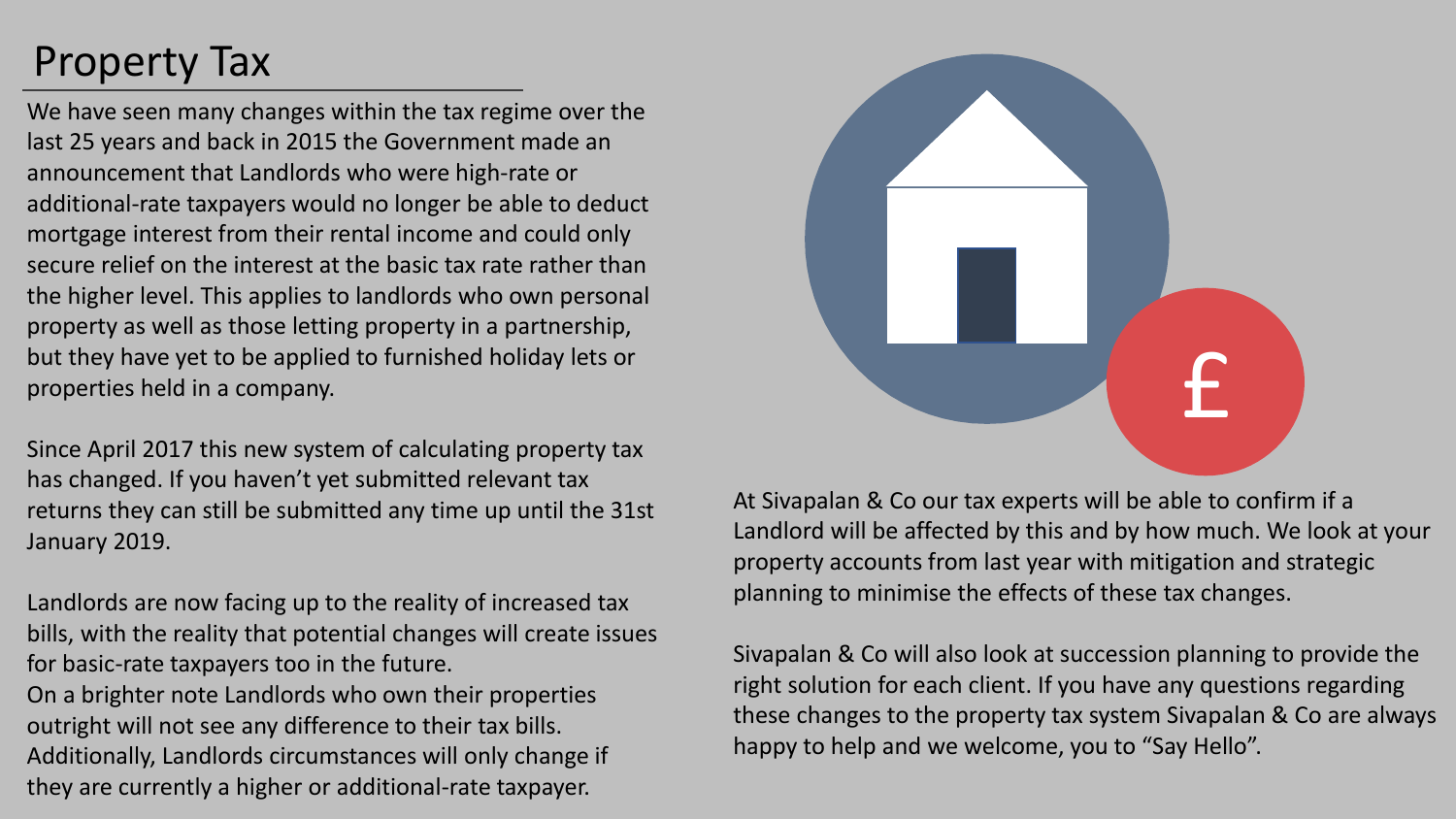#### Property Tax Examples

An individual earning £27,000 with a rental income of £2,000 per month and mortgage interest of £900 per month and monthly running costs of £200 will pay an extra £1,120 in tax in the year ended 20/21 (rental income Tax bill £3,280).

| <b>Please complete this section:</b>                                                                                                                                                                                                                                        |               |                                        |         |              |                  |                   |                                                                 | Taxation and Profitability |         |                                         |               |               |         |          |  |
|-----------------------------------------------------------------------------------------------------------------------------------------------------------------------------------------------------------------------------------------------------------------------------|---------------|----------------------------------------|---------|--------------|------------------|-------------------|-----------------------------------------------------------------|----------------------------|---------|-----------------------------------------|---------------|---------------|---------|----------|--|
| <b>Expenditure</b><br><b>Income</b>                                                                                                                                                                                                                                         |               |                                        |         |              |                  |                   | £12,000                                                         |                            |         |                                         |               |               |         |          |  |
| Monthly gross rental income                                                                                                                                                                                                                                                 | £2,000        | Monthly mortgage interest              |         | £900         |                  | £10,000<br>£2,160 |                                                                 |                            |         |                                         |               |               |         |          |  |
| Annual employment & trade income                                                                                                                                                                                                                                            | £27,000       | Monthly running costs e.g. maintanence |         | £200         |                  |                   |                                                                 | £2,440                     |         | £2,720                                  | £3,000        | £3,280        |         |          |  |
|                                                                                                                                                                                                                                                                             |               |                                        |         |              |                  |                   | £8,000                                                          |                            |         |                                         |               |               |         |          |  |
| <b>Results</b>                                                                                                                                                                                                                                                              | <b>As Now</b> | <b>Transitional Rules</b>              |         |              | <b>New Rules</b> |                   | £6,000                                                          |                            |         |                                         |               |               |         |          |  |
|                                                                                                                                                                                                                                                                             | 2016/17       | 2017/18                                | 2018/19 | 2019/20      | 2020/21          |                   |                                                                 |                            | £8,360  |                                         |               |               |         |          |  |
| <b>Rental Income</b>                                                                                                                                                                                                                                                        | £24,000       | £24,000                                | £24,000 | £24,000      | £24,000          | £4,000            |                                                                 | £8,640                     |         |                                         | £8,080        | £7,800        | £7.520  |          |  |
| <b>Running Costs</b>                                                                                                                                                                                                                                                        | £2,400        | £2,400                                 | £2,400  | £2,400       | £2,400           | £2,000            |                                                                 |                            |         |                                         |               |               |         |          |  |
| Mortgage Interest                                                                                                                                                                                                                                                           | £10,800       | £10,800                                | £10,800 | £10,800      | £10,800          |                   |                                                                 |                            |         |                                         |               |               |         |          |  |
| Deductible Mortgage Interest                                                                                                                                                                                                                                                | £10,800       | £8,100                                 | £5,400  | £2,700       |                  |                   | £0                                                              | 2016/17                    | 2017/18 |                                         | 2018/19       | 2019/20       | 2020/21 |          |  |
| <b>Taxable Rental Income</b>                                                                                                                                                                                                                                                | £10,800       | £13,500                                | £16,200 | £18,900      | £21,600          |                   |                                                                 |                            |         |                                         |               |               |         |          |  |
| Tax on Rental Income                                                                                                                                                                                                                                                        | £2,160        | £2,700                                 | £3,280  | £4,360       | £5,440           |                   | $\blacksquare$ Net Profit After Tax<br>Tax Due on Rental Income |                            |         |                                         |               |               |         |          |  |
| Mortgage Interest Relief                                                                                                                                                                                                                                                    | ۰             | £540                                   | £1,080  | £1,620       | £2,160           |                   |                                                                 | <b>Tax Band</b>            |         |                                         |               |               |         |          |  |
| Tax Due on Rental Income                                                                                                                                                                                                                                                    | £2,160        | £2,440                                 | £2,720  | £3,000       | £3,280           |                   | 2016/17                                                         | 2017/18                    | 2018/19 |                                         |               | 2019/20       | 2020/21 |          |  |
| <b>Net Profit After Tax</b>                                                                                                                                                                                                                                                 | £8,640        | £8,360                                 | £8,080  | £7,800       | £7,520           |                   | 20%                                                             | 20%                        |         | 40%                                     |               | 40%           | 40%     |          |  |
| <b>General Assumptions</b>                                                                                                                                                                                                                                                  |               |                                        |         |              |                  |                   |                                                                 |                            |         | <b>Tax Band Assumptions (all years)</b> |               |               |         |          |  |
| 1. You have no other sources of income.                                                                                                                                                                                                                                     |               |                                        |         | 0% Threshold |                  |                   | £11,000                                                         |                            |         |                                         |               |               |         |          |  |
| 2. The above illustrations are indicative and don't cover all possible scenarios. Your circumstances will determine your total tax liability.<br>3. Rental income and mortgage costs remain the same over time. Mortgage payments are calculated on an interest only basis. |               |                                        |         |              |                  |                   |                                                                 |                            |         |                                         |               | 20% Threshold |         |          |  |
| 4. In some circumstances, losses may be carried over to subsequent tax years, this calculator doesn't take account of losses.<br>5. As tax is paid in arrears, this calculator isn't representative of cash flow.                                                           |               |                                        |         |              |                  |                   |                                                                 |                            |         |                                         | 40% Threshold |               |         | £150,000 |  |
| 6. Please refer to our lending criteria to ensure your rental income can support the requested loan amount.<br>7. Additional fees, including Early Repayment Charges (ERCs), may apply.                                                                                     |               |                                        |         |              |                  |                   |                                                                 | 45% Threshold<br>>£150,000 |         |                                         |               |               |         |          |  |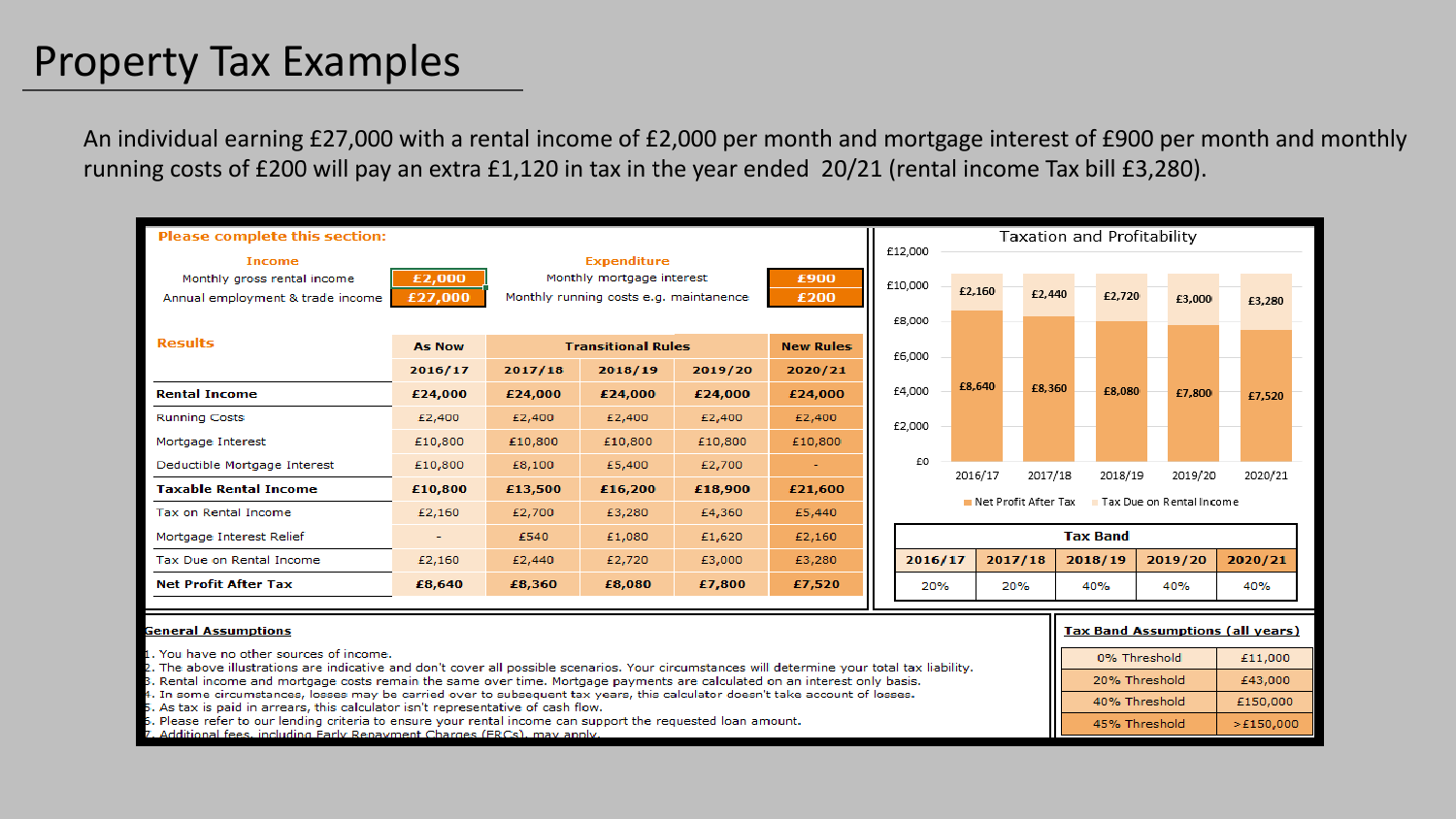## Property Tax Examples

If an individual is earning £27,000 with a rental income of £3000 per month and mortgage interest of £1,400 per month and monthly running costs of £200 will pay an extra £3,360 in tax in the year ended 20/21 (rental income Tax bill £6,880).

| <b>Please complete this section:</b>                                                                                                                                                     |                    |                                               |         |         |         |  |                                                  |                 |         |                                         | Taxation and Profitability |         |         |  |  |  |  |
|------------------------------------------------------------------------------------------------------------------------------------------------------------------------------------------|--------------------|-----------------------------------------------|---------|---------|---------|--|--------------------------------------------------|-----------------|---------|-----------------------------------------|----------------------------|---------|---------|--|--|--|--|
| <b>Income</b>                                                                                                                                                                            | <b>Expenditure</b> |                                               |         |         |         |  | £18,000                                          |                 |         |                                         |                            |         |         |  |  |  |  |
| Monthly gross rental income                                                                                                                                                              | £3,000             | Monthly mortgage interest                     |         |         | £1,400  |  | £16,000                                          | £3,520          |         |                                         |                            |         |         |  |  |  |  |
| Annual employment & trade income                                                                                                                                                         | £27,000            | Monthly running costs e.g. maintanence        |         |         | £200    |  | £14,000                                          |                 | £4,360  |                                         | £5,200                     | £6,040  | £6,880  |  |  |  |  |
|                                                                                                                                                                                          |                    |                                               |         |         |         |  |                                                  |                 |         |                                         |                            |         |         |  |  |  |  |
| <b>Results</b>                                                                                                                                                                           | <b>As Now</b>      | <b>Transitional Rules</b><br><b>New Rules</b> |         |         |         |  | £10,000                                          |                 |         |                                         |                            |         |         |  |  |  |  |
|                                                                                                                                                                                          | 2016/17            | 2017/18                                       | 2018/19 | 2019/20 | 2020/21 |  | £8,000                                           |                 |         |                                         |                            |         |         |  |  |  |  |
| <b>Rental Income</b>                                                                                                                                                                     | £36,000            | £36,000                                       | £36,000 | £36,000 | £36,000 |  | £6,000                                           | £13,280         | £12,440 |                                         | £11.600                    | £10,760 | £9,920  |  |  |  |  |
| <b>Running Costs</b>                                                                                                                                                                     | £2,400             | £2,400                                        | £2,400  | £2,400  | £2,400  |  | £4,000                                           |                 |         |                                         |                            |         |         |  |  |  |  |
| Mortgage Interest                                                                                                                                                                        | £16,800            | £16,800                                       | £16,800 | £16,800 | £16,800 |  | £2,000                                           |                 |         |                                         |                            |         |         |  |  |  |  |
| Deductible Mortgage Interest                                                                                                                                                             | £16,800            | £12,600                                       | £8,400  | £4,200  |         |  | £0                                               | 2016/17         | 2017/18 |                                         | 2018/19                    | 2019/20 | 2020/21 |  |  |  |  |
| <b>Taxable Rental Income</b>                                                                                                                                                             | £16,800            | £21,000                                       | £25,200 | £29,400 | £33,600 |  |                                                  |                 |         |                                         |                            |         |         |  |  |  |  |
| Tax on Rental Income                                                                                                                                                                     | £3,520             | £5,200                                        | £6,880  | £8,560  | £10,240 |  | Net Profit After Tax<br>Tax Due on Rental Income |                 |         |                                         |                            |         |         |  |  |  |  |
| Mortgage Interest Relief                                                                                                                                                                 |                    | £840                                          | £1,680  | £2,520  | £3,360  |  |                                                  | <b>Tax Band</b> |         |                                         |                            |         |         |  |  |  |  |
| Tax Due on Rental Income                                                                                                                                                                 | £3,520             | £4,360                                        | £5,200  | £6,040  | £6,880  |  | 2016/17                                          |                 | 2017/18 |                                         | 2018/19                    | 2019/20 | 2020/21 |  |  |  |  |
| <b>Net Profit After Tax</b>                                                                                                                                                              | £13,280            | £12,440                                       | £11,600 | £10,760 | £9,920  |  | 40%                                              | 40%             |         | 40%                                     |                            | 40%     | 40%     |  |  |  |  |
|                                                                                                                                                                                          |                    |                                               |         |         |         |  |                                                  |                 |         |                                         |                            |         |         |  |  |  |  |
| <b>General Assumptions</b>                                                                                                                                                               |                    |                                               |         |         |         |  |                                                  |                 |         | <b>Tax Band Assumptions (all years)</b> |                            |         |         |  |  |  |  |
| 1. You have no other sources of income.<br>2. The above illustrations are indicative and don't cover all possible scenarios. Your circumstances will determine your total tax liability. |                    |                                               |         |         |         |  |                                                  |                 |         | 0% Threshold                            |                            |         | £11,000 |  |  |  |  |
| B. Rental income and mortgage costs remain the same over time. Mortgage payments are calculated on an interest only basis.                                                               |                    |                                               |         |         |         |  |                                                  |                 |         | 20% Threshold                           |                            |         | £43,000 |  |  |  |  |

40% Threshold

45% Threshold

£150,000

 $>£150,000$ 

- In some circumstances, losses may be carried over to subsequent tax years, this calculator doesn't take account of losses.
- As tax is paid in arrears, this calculator isn't representative of cash flow.
- Please refer to our lending criteria to ensure your rental income can support the requested loan amount.
- lditional fees, including Early Repayment Charges (ERCs), may apply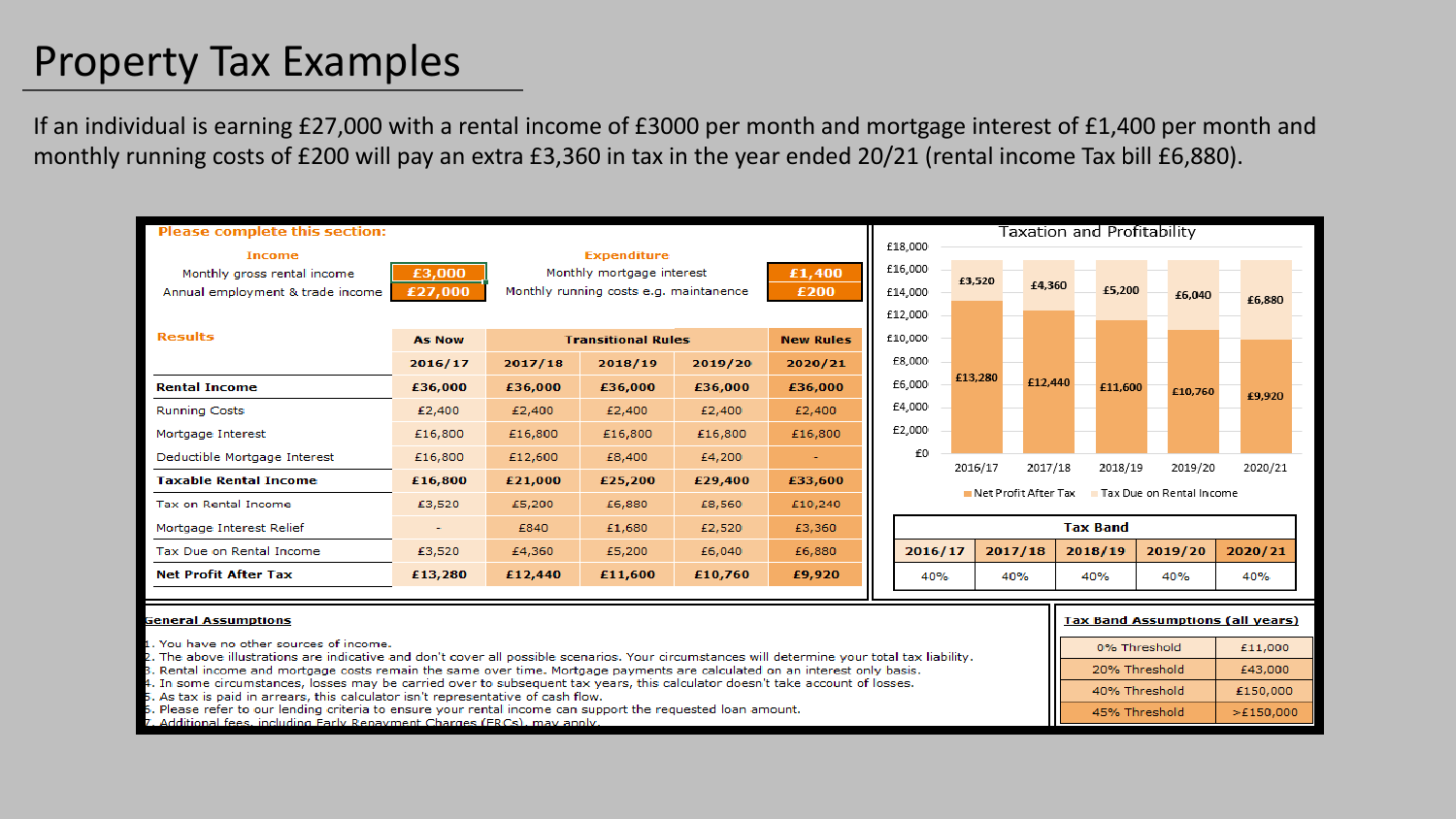#### Our Services

We provide a range of core services for SME's, individual's and corporate clients including: